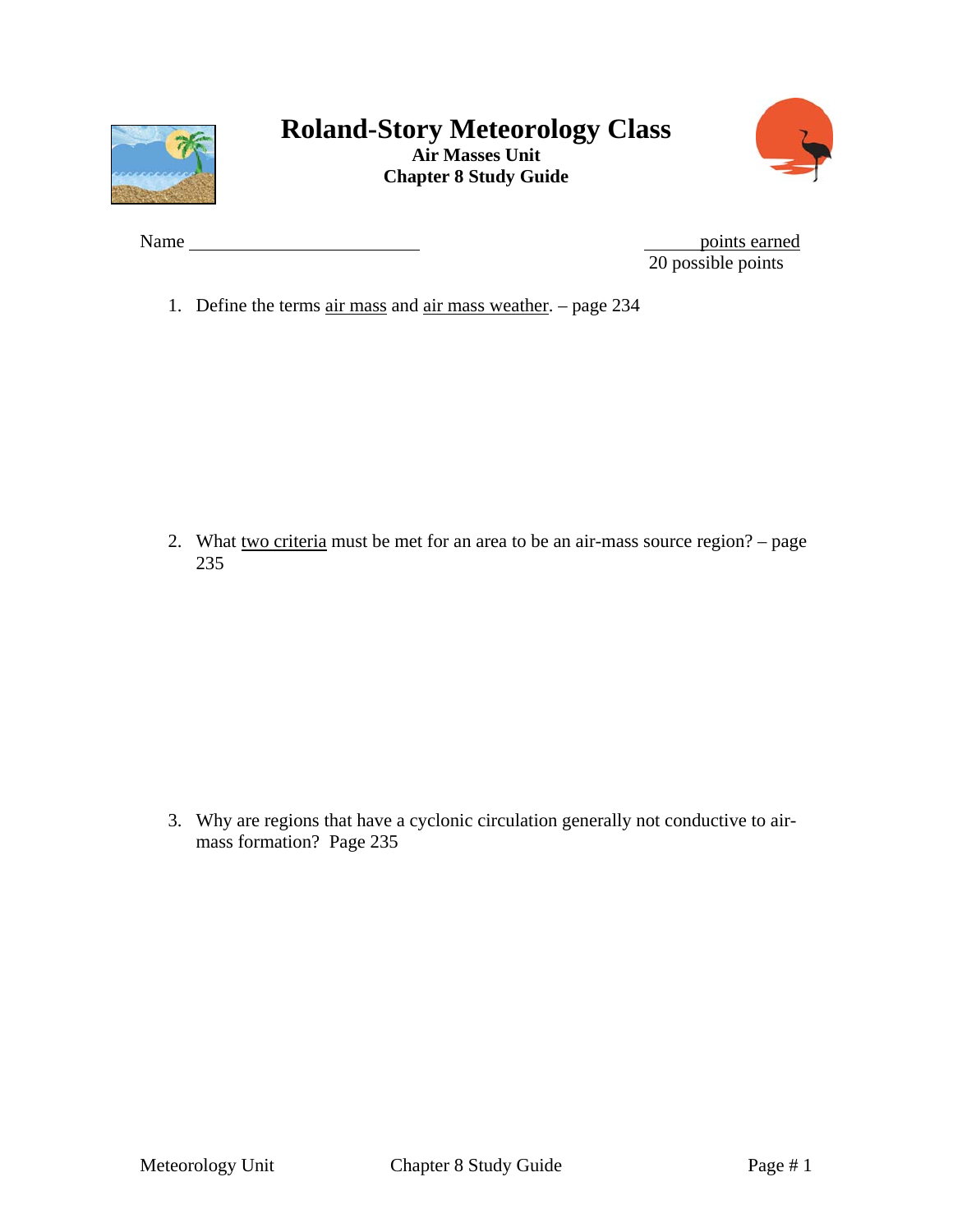4. On what basis are air masses classified? Compare the temperature and moisture characteristics of the following air masses:  $cP$ , mP, mT, and  $cT$ . page 235 – 237

5. Why is  $\underline{mA}$  left out of the air-mass classification scheme? P 236-237

6. What do the lowercase letters  $\underline{\mathbf{k}}$  and  $\underline{\mathbf{w}}$  indicate about an air mass? List the general weather conditions associated with k and w air masses. Page 237

7. During winter, polar air masses are cold. Which should be coldest, a wintertime mP air mass or a wintertime cP air mass? **Explain** your choice.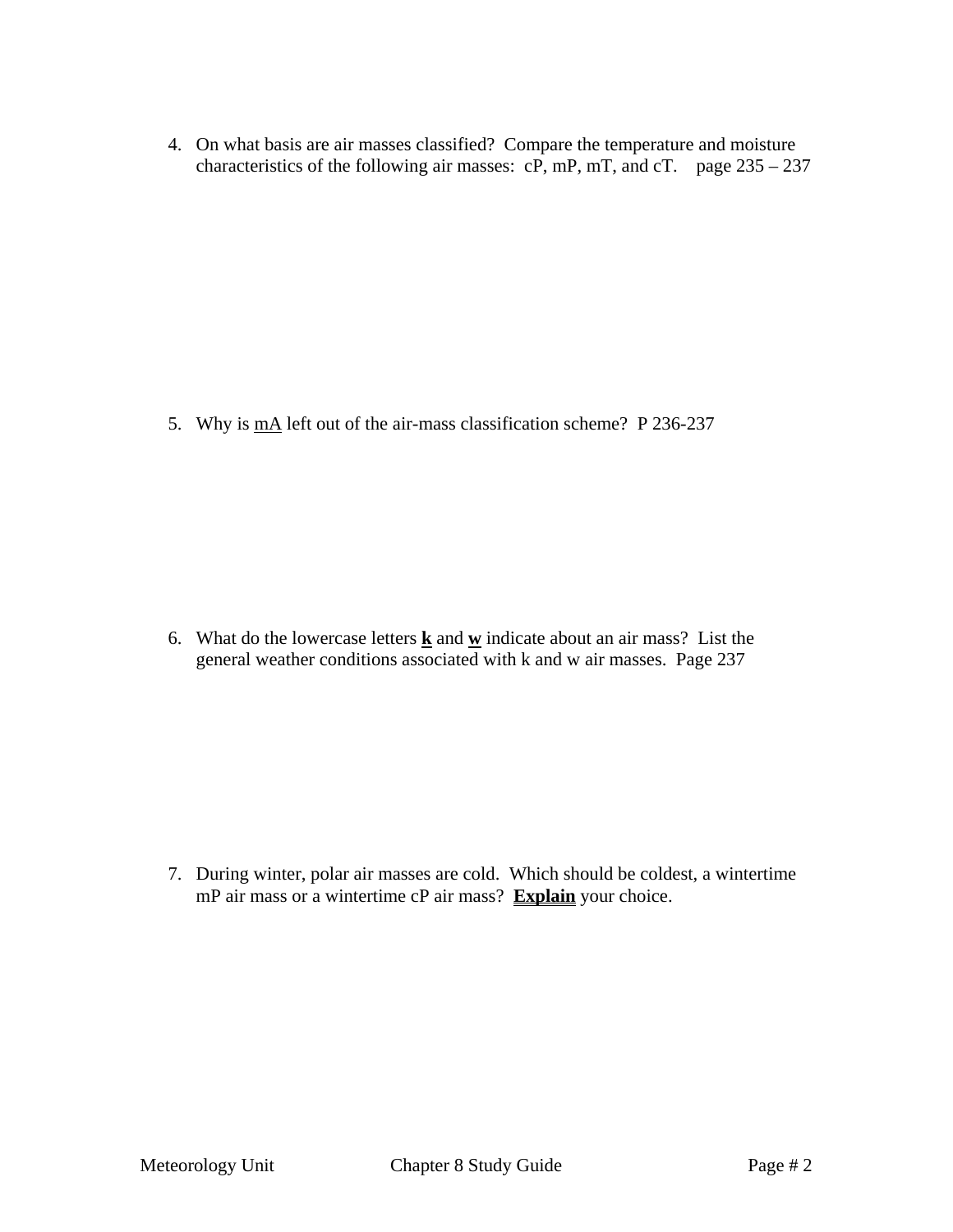8. How can vertical movements caused by a pressure system or topography act to modify an air mass? Page 237

9. What two air masses are most important to the weather of the United States east of the Rocky Mountains? **Explain your choice**. Page 237 to 241

10. What air mass influences the weather of the Pacific Coast more than any other? Page 238 and page 242

11. Why do **cA** and **cP** air masses often sweep so far south into the United States? Page 237 - 238

12. Describe the modifications that occur as a cP air mass moves across one of the Great Lakes in the winter. Page 239